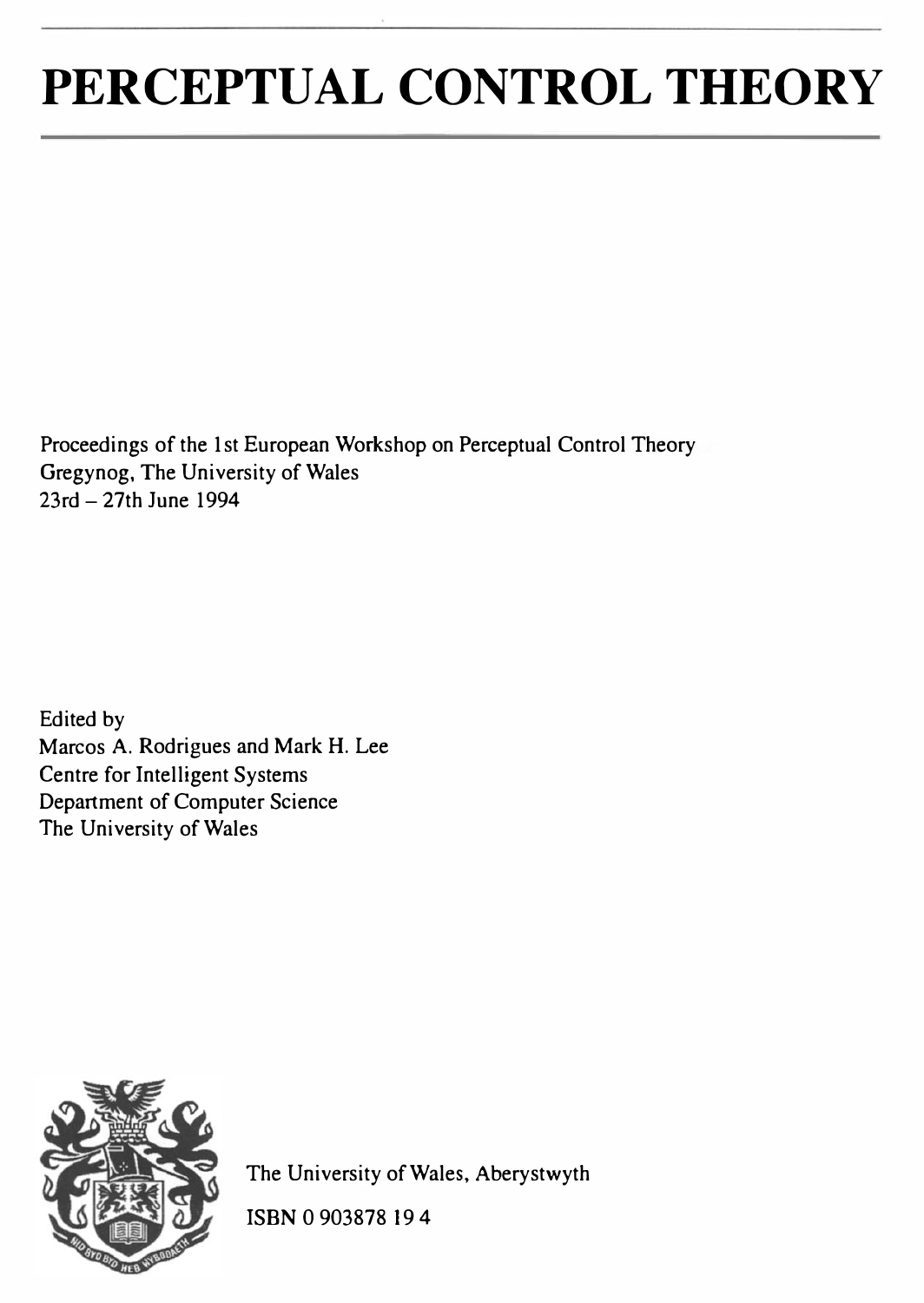## **Contents**

 $\bar{a}$ 

| Program-level Selection of a Sequence of Perceived Relationships: Perceptual Control<br>Theory in the Cognitive Domain, W. Thomas Bourbon, University of Texas Medical                                        | $\mathbf{1}$ |
|---------------------------------------------------------------------------------------------------------------------------------------------------------------------------------------------------------------|--------------|
| Navigational Behaviors Based on Optical Flow Using the Ground Plane Constraint, Chris-<br>tian Haider, GMD, Sankt Augustin & Christoph Herwig, Universität Bremen, Ger-                                       | 13           |
| Of Thermostats and Humans: Comparing Manual to Perceptual Control Theory, Richard<br>S. Marken, Life Learning Associates, Los Angeles, USA                                                                    | 25           |
| On Cooperatively Controlled Perceptions and Social Order, Kent McClelland, Grinnell                                                                                                                           | 29           |
| An "Artificial Cerebellum" Adaptive Stabilization of a Control System, William T. Powers,<br>The Control Systems Group, Durango, Colorado, USA $\ldots \ldots \ldots \ldots \ldots$                           | 41           |
| Hierarchical Control of Transition and Configuration, Marcos A. Rodrigues & Mark H. Lee,                                                                                                                      | 51           |
| Learning to Grasp Generic Shapes, Marcos A. Rodrigues & Youfu F. Li, The University of                                                                                                                        | 61           |
| Hierarchies of Control - Changing Weightings of Levels, Frederick Toates. The Open<br>University, Milton Keynes, England $\ldots \ldots \ldots \ldots \ldots \ldots \ldots \ldots \ldots \ldots$              | 71           |
| Simcon 5.0 - Doing Experiments in PCT, Wolfgang Zocher. University of Hannover. Ger-<br>والمتعالم والمتعالم والمتعالم والمتعالم والمتعالم والمتعالم والمتعالم والمتعالم والمتعالم والمتعالم والمتعالم<br>many | 87           |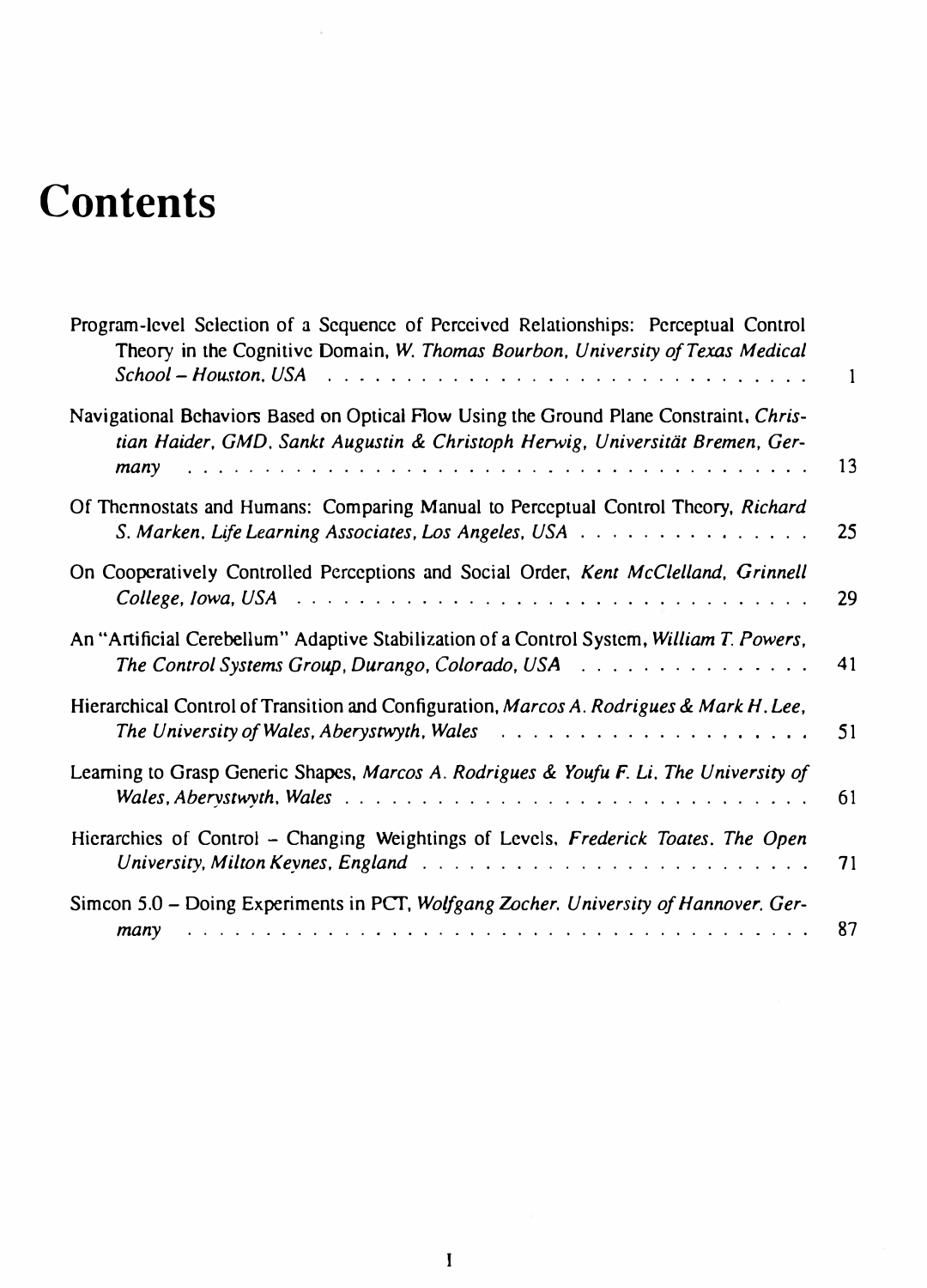### An "Artificial Cerebellum" Adaptive Stabilization of a Control System

William T. Powers

The Control Systems Group 73 Ridge Place, CR 510 Durango, CO 81301-8136, USA Powers\_W%FLC@vaxf.Colorado.edu

#### Abstract

This paper gives a preliminary view of a practical method of producing a real-time adaptation of a control system to its load characteristics. This method requires no teacher and no knowledge of the propenies of the external environment; it is based strictly on the error signal inside the control system. A computer simulation of the behavior of the adaptive system is shown.

#### 1 Introduction

Adaptive stabilization is needed in living control systems because they must operate successfully in a changing environment. A control system that can produce walking movements under normal circumstances can adapt to wading through water, or to walking while carrying another person or an off-center suitcase. while towing a ricksha. while walking downhill, or while walking on the Moon in a spacesuit. Pointing to a target with a stick uses the same motor control systems as pointing to it with a fingertip. The same control systems, with the hands holding a control yoke, are used to control the angle of bank of a Boeing 747.

The basic adaptations required under these different circumstances are to changes in the direction and amount of effect that an action has, and to changes in the dynamical effects of an action in terms of producing accelerations and velocities in the perception being controlled. A control system tuned for best control under one circumstance will be either too sluggish or too overreactive in another. \Vhat is required. and what human and animal control systems apparently possess, is a type of control mechanism that can automatically alter its own sensitivity and dynamical characteristics to minimize errors of control over a wide range of environmental properties – without having a Ph.D. in physical dynamics and control theory.

The title of this paper refers to the fact that in the human cerebellum there are architectures that suggest computations involving what appear to be delay lines and summations of delayed and weighted signals. The method of adaptive stabilization to be presented here. reduced to a simple block diagram, has some resemblance to the cerebellum's architecture, although the actual cerebellar computations are not known (Eccles, Ito, & Szentagothai. 1967). The term Artificial Cerebellum. or AC. provides a handy label for this method, and also refers to the fact that the cerebellum seems to be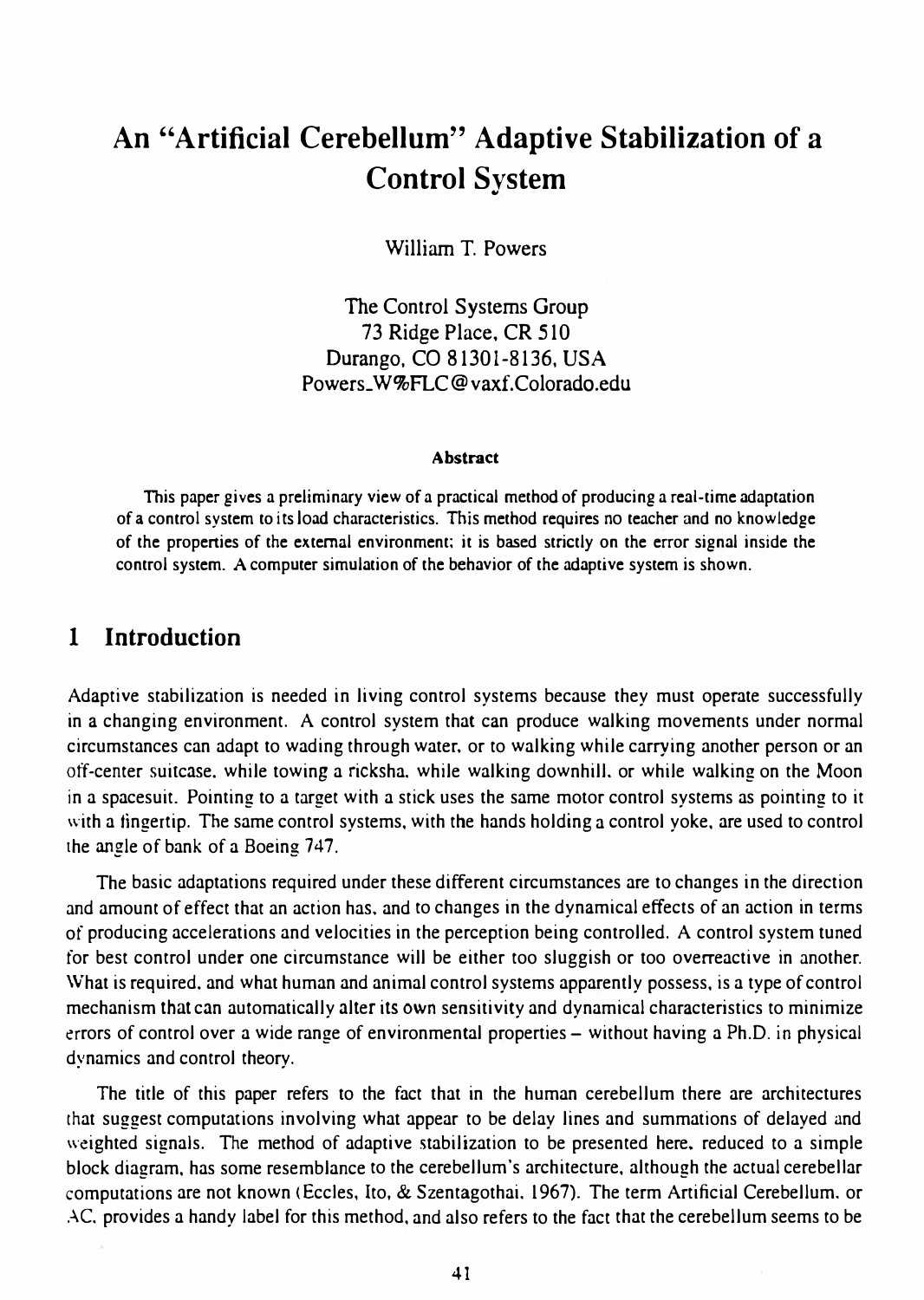involved in the stabilization of motor control systems in higher organisms. just as this method is used here to stabilize a simulated control system.

No attempt is made here to achieve mathematical generality. There are many questions about the conditions under which this method will work that will remain unanswered. Perhaps this practical demonstration will attract the interest of those with a deeper understanding of the underlying mathematical considerations.

#### 2 Convolution

The response of a linear system to a sudden input impulse (infinite amplitude, zero duration, finite energy) can be used to characterize the way the system will react to a continuing input. If the input waveform is thought of as a series of impulses with no spaces between them, the response of the system to the continuous wave can be conceptualized as an unending series of responses of the same sort that occur for a single impulse, all superimposed. At any moment, the total output of the system is the sum of the effects remaining from previous impulses beginning with the current one and extending some time into the past, covering the total time over which an impulse produces any residual effects.

If the input waveform is represented as an arbitrary function  $q(t)$ , the values of that waveform at previous times are given as  $q(t - \tau)$ , where  $\tau$  is the distance into the past (the time t is the momentary present) at which the waveform is measured. Plotting the effects of impulses at various times  $\tau$  in the past against  $\tau$ , we obtain a function  $f(\tau)$  which is the shape of the response to a single impulse. So the part of the present output due to a signal at time  $\tau$  in the past is written as  $g(t - \tau) * f(\tau)$ . Summing over all values of  $\tau$ , for a given time t, is called "convolution" of the functions q and f. This method is used in analysis as one way of representing the response characteristics of the system.

In the Artificial Cerebellum model, we employ the convolution theorem the other way: not to analyze an existing system, but to synthesize a function with particular response characteristics. In fact the process of synthesis itself becomes a method by which the output function of a control system can have its characteristics altered so as to achieve stability of control.

The principal feature of the AC is that the output function of a control system is constructed quite literally as a model of the convolution theorem. The output of the control system  $O(t)$  is derived from the error signal  $E(t)$  by a convolution process so that

$$
O(t) = \sum_{\tau} E(t - \tau) * f(\tau)
$$
 (1)

The details of the basic output function are shown in Figure l.

The error signal enters an analog shift register (like a charge-coupled device or delay line) from which copies of the signal delayed by increasing times  $\tau$  are tapped. The signals crossing from left to right in Figure 1 correspond to  $E(t - \tau)$ . Each signal is multipled by a weighting factor k I...  $k \bar{\tau}$ before being summed to produce the output signal  $O(t)$ . The values of k are the values of  $f(\tau)$ . The use of only 7 delays is for illustration only.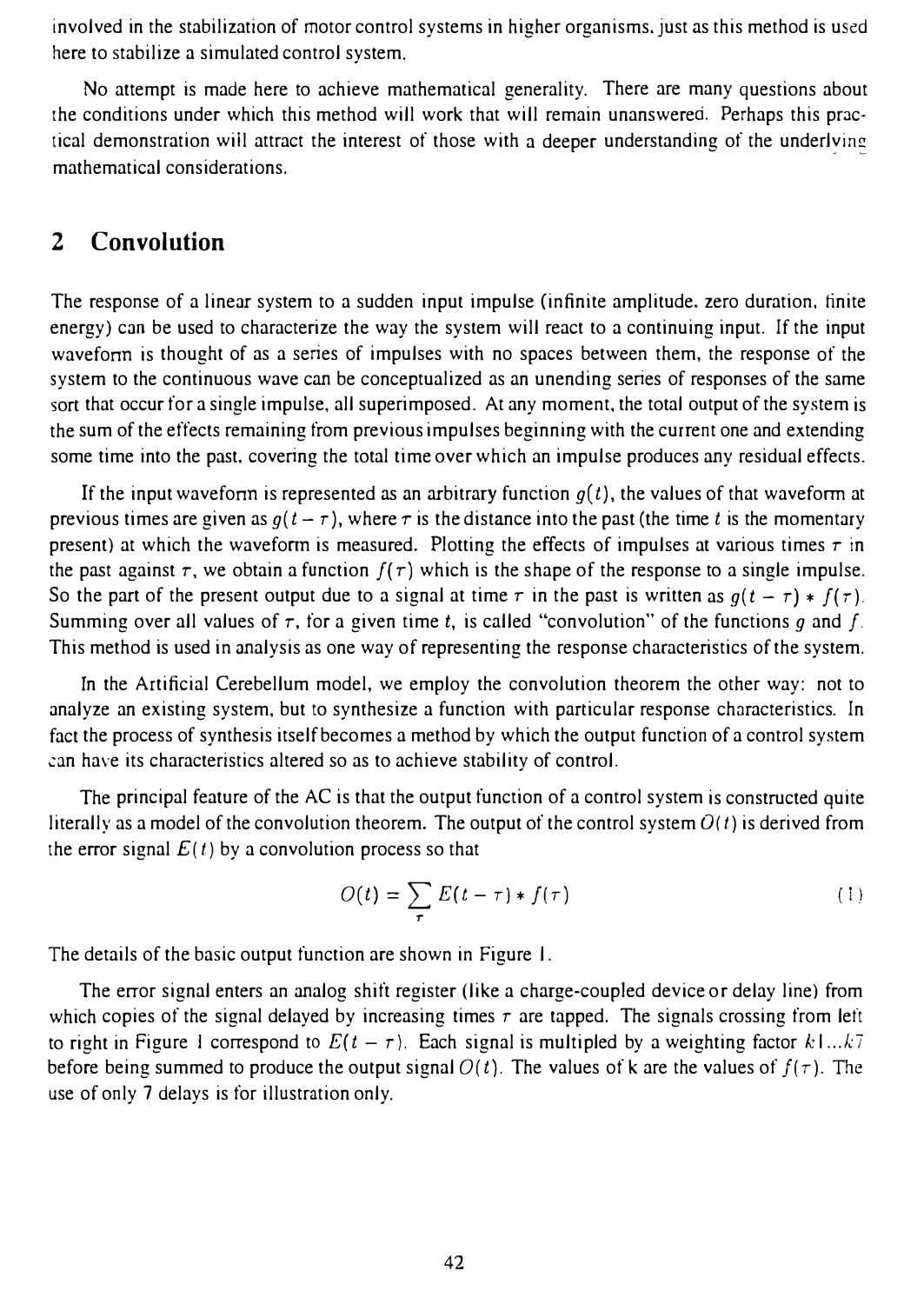

Figure l: Circuit for implementation of convolution theory in an output function.

#### 3 Deconvolution

The basic problem to be solved is this. For a given control situation (a particular kind of load), choose values of  $f(\tau)$  in the output function that will result in the minimum possible average error signal. This process is called deconvolution.

The adaptive aspect of this output device is a method for adjusting the weights  $k1...k7$  to minimize the error measure. I have used this method in several applications, one of which was to construct a transfer function to match the input-output characteristics of a real system. Figure 2 illustrates the procedure.

Coming in from the left in Figure 2 is a time-varying input signal  $I(t)$ , which enters the real system. The time-varying output of the real system,  $O'(t)$ , exits to the right. It is desired to find a transfer function  $f(\tau)$  which, when convolved with the input signal as above, will create an output signal  $O(t)$ that matches  $O'(t)$ . The adaptive criterion is thus to minimize the difference  $d(t) = O'(t) - O(t)$ . When this is accomplished, the weights representing values of  $f(\tau)$  will then represent the impulse response of the real system, in numerical or graphical form. This method does not require that the impulse response be any analytical function.

Shown in Figure 2 is the arrangement for one value of the delay,  $\tau$ . The delayed input signal  $I(t - \tau)$  is multipled by a value  $k\tau$  to produce the  $\tau$ -th contribution to the synthesized output signal  $O(t)$ . If the real system consisted of a pure transport lag with a value of  $\tau$ , then this would be the only non-zero value of  $k\tau$  required, and all that would be needed would be a way of raising or lowering  $k\tau$  until  $d(t) = 0$ .

The solution is represented as an analog computation. The difference  $d(t)$  is produced by a comparator that receives  $O'(t)$  and  $O(t)$ . The signal  $d(t)$  is multiplied by the signum function,  $sgn(I(t - \tau))$  – that is, by 1, 0, or –1 depending on the sign and magnitude of  $I(t - \tau)$ . The time integral of the resulting value is the value of  $k\tau$ . This negative feedback loop will increase or decrease  $k\tau$  until, on the average,  $d(t) = 0$ . The signum function is required to keep the sign of the feedback negative regardless of the delay,  $\tau$ .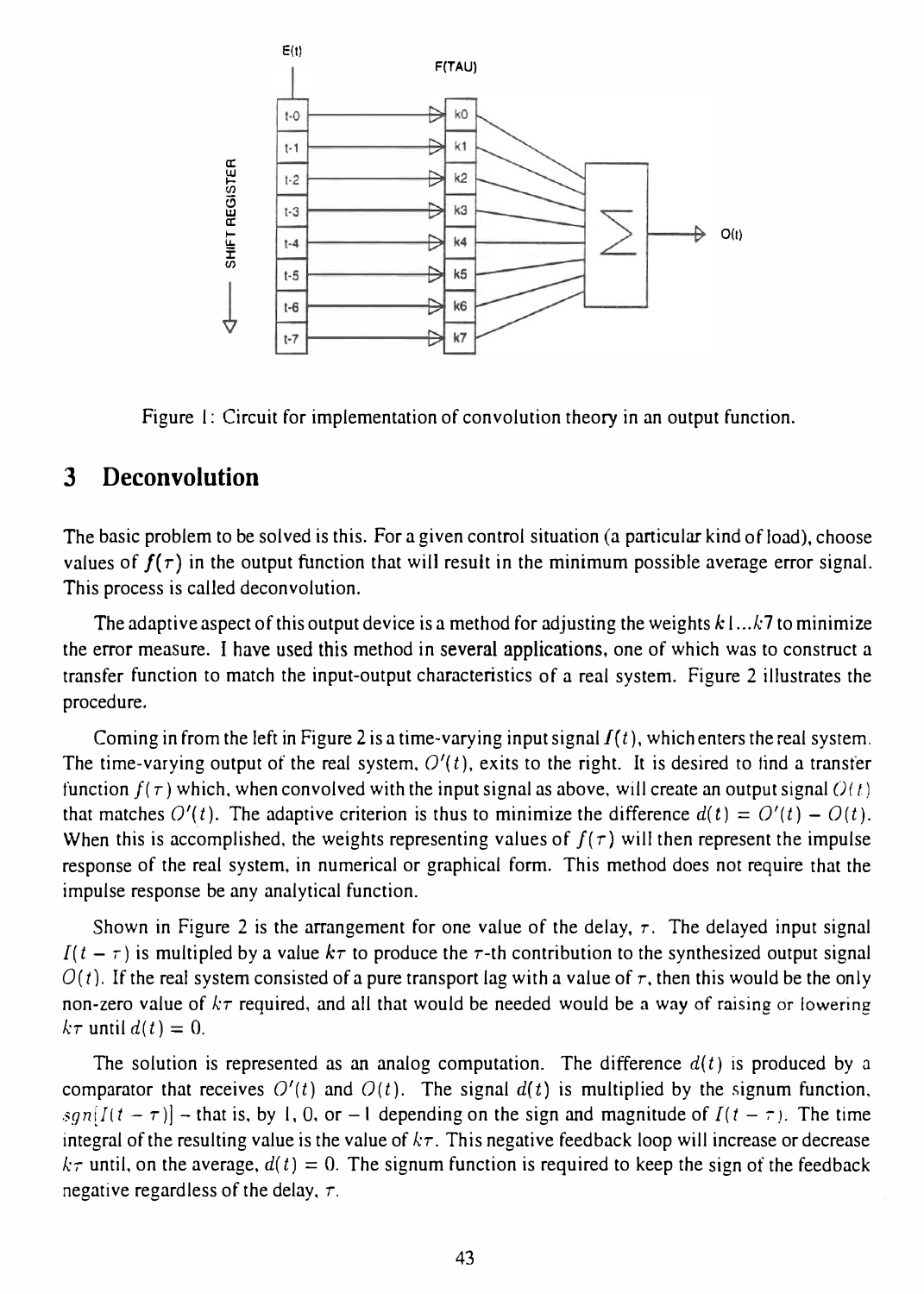

Figure 2: Example of deconvolution method. Used to match simulated function to real system <sup>c</sup>haracteristics when only output and input are known. See text.

Strictly speaking, the correction applied to  $k\tau$  should be the integral of  $d(t)/I(t - \tau)$ , for the correct value of k is simply  $O'(t)/I(t-\tau)$ . However, in general the waveforms involved will contain noise, and using the ratio of output to delayed input for the correction would give the largest weight to the smallest signals, which will contain the highest proportion of noise. Using the signum function instead keeps the sign of the corrections right, but weights them in effect by the magnitude of  $I(t-\tau)$ . It also avoids the problem of division by zero when  $I(t - \tau)$  is zero.

If the true transfer function involves nonzero values for all entries in  $f(\tau)$ , we can duplicate the correction part of the feedback loop for each value of  $\tau$ , summing the outputs to produce  $O(t)$  and driving all the corrections simultaneously with  $d(t)$ . To sum up in mathematical form:

$$
O'(t) = [Some function of]I(t), \qquad (2)
$$

$$
O(t) = \sum I(t-\tau) * f(\tau), \qquad (3)
$$

$$
d(t) = O'(t) - O(t). \tag{4}
$$

For all  $\tau$ :

$$
d[f(\tau)]/dt = GAIN * d(t) * sgn[I(t-\tau)].
$$
\n(5)

The GAIN factor (not shown in Figure 2) is made small enough so that the correction requires a long time compared with the normal variations of  $I(t)$  and  $O'(t)$ . If a smoothed random signal is used as a driving function  $I(t)$ , the values of  $f(\tau)$  will gradually change until  $O(t)$  is tracking  $O'(t)$ very closely. At that point,  $f(\tau)$  will closely approximate the impulse response of the real system.

There is a tendency of the solutions to oscillate when nearing asymptote. This can be corrected by applying an exponential decay factor to each value of  $f(\tau)$ . The more rapid the decay, the more rapidly the final value can be approached (the  $GAIN$  factor can be larger), but the larger the uncorrected difference  $d(t)$  will be.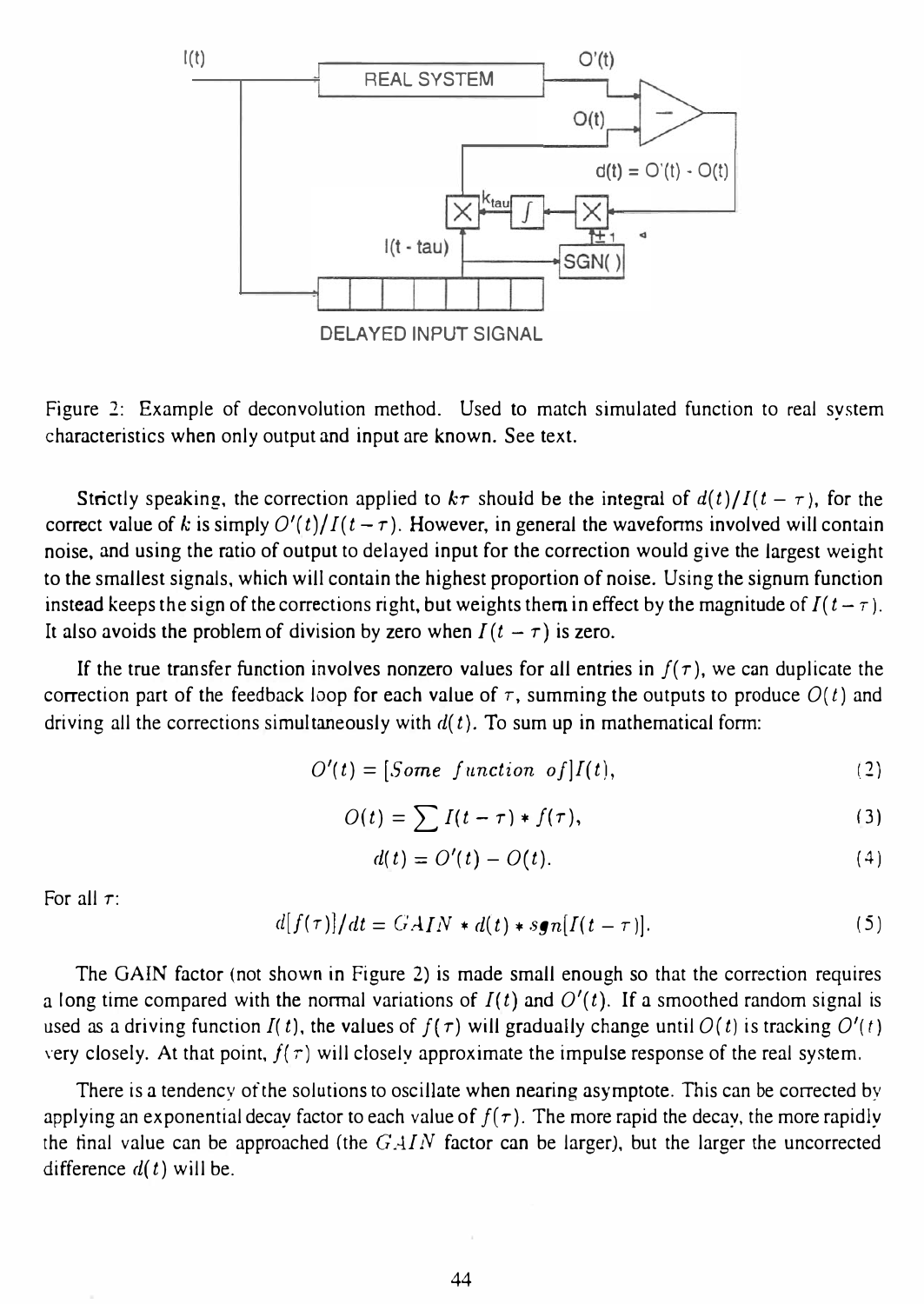

Figure 3: Embedding the Artificial Cerebellum as the output function of a control system. See text.

### 4 Application to Stabilizing a Control System

Figure 3 shows a control system with feedback from its output through an integral load (like applying a force to an object and sensing its velocity). The comparator subtracts the sensed value of the integral from the reference signal  $R(t)$ , with the error signal  $E(t)$  entering a stylized diagram of the "artificial cerebellum".

The error signal in the model is

$$
E(t) = R(t) - \int \sum_{\tau} sgn(E(t-\tau)) * f(\tau)
$$
 (6)

The error signal in the "real system", which is now the system we desire to obtain, is

$$
E'(t) = 0.\t\t(7)
$$

The difference between model and real system is

$$
d(t) = E'(t) - E(t) = -E(t)
$$
 (8)

and the correction algorithm is

$$
d[(f(\tau)]/dt = GAIN * E(t-\tau)] * E(t).
$$
\n(9)

The middle line descending from  $E(t)$  in Figure 2 represents the  $E(t)$  on the right in (9), used in the correction process inside the box labelled  $f(\tau)$ . That box in Figure 4 now includes the simple deconvolution computation, not shown in detail.

Because our adaptation criterion is now  $E'(t) = 0$ , the fact that we are using an integral in the feedback path has no effect on how the adaptation method is applied: any function can go in the feedback path. I don't know what the limitations on the feedback function must be for this deconvolution method to work.

This adaptation method uses only the information in the error signal: there is no teacher and no information about the external world is needed.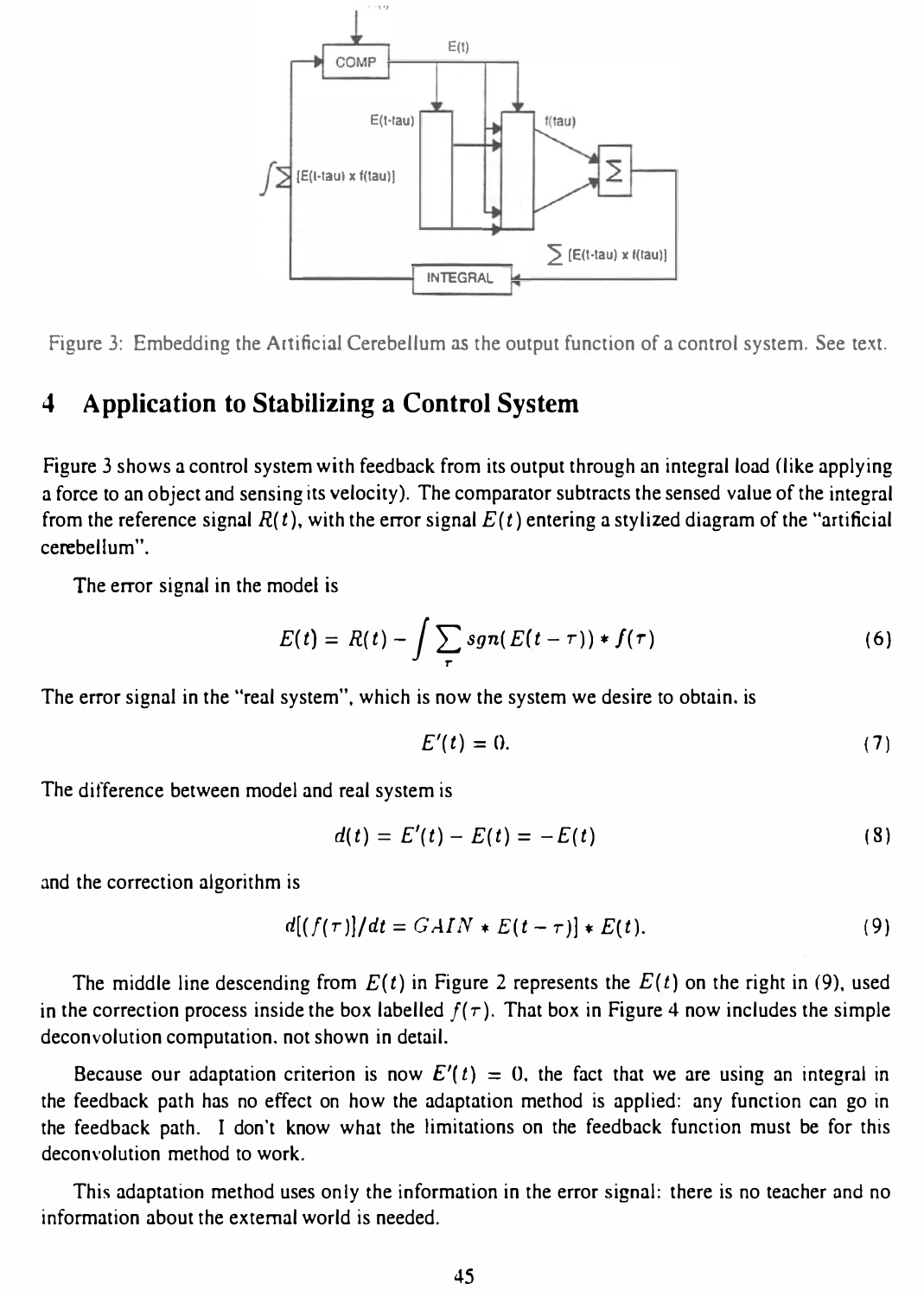

Figure 4: A two-level control system using two A. C. components as output functions, with a load having variable mass, restoring spring constant, and viscous drag constant. See text.

#### 5 Demonstration: Controlling a Mass on a Spring with Damping

As a test of this approach to adaptively stabilizing a control system, I wrote a program that simulates a two-level control system controlling the position of a mass on a spring with viscous damping. The lower level of control senses and controls the velocity of the mass by applying a force to it. and the upper level senses and controls the position of the mass by varying the reference signal for the lower-level system. Both levels have an output function that is an artificial cerebellum model. The program is written so that all functions operate effectively at the same time. See Figure 4.

There are three user-adjustable parameters: the mass,  $M$ , can be changed between 1 and 20 units. the spring constant,  $ks$ , between 0 and 20 units, and the coefficient of damping,  $kd$ , between 0 and 100 units. These can be changed from the keyboard while the program is running. Changing these parameters drastically changes the dynamical characteristics of the load being controlled. In addition. pressing the "z" key sets the two  $f(\tau)$  tables to zero, causing adaptation to begin over again. The program runs on a 80486DX 33MHz computer. The reference signal is continuously produced by a smoothed random- number generator. This demonstration is like a baby learning to move its arms. using only the difference between what it wants to experience and what it does experience as the basis for learning motor control. The random variations in the reference signal simply exercise the control system while its parameters adapt to the external world.

The screen display is shown in Figure 5 after the program has run for about 30 seconds. In the upper left are plotted the two  $f(\tau)$  tables, which are negative-going. If a sign had been reversed in the adaptation step, the tables would have contained positive values. The actual values automatically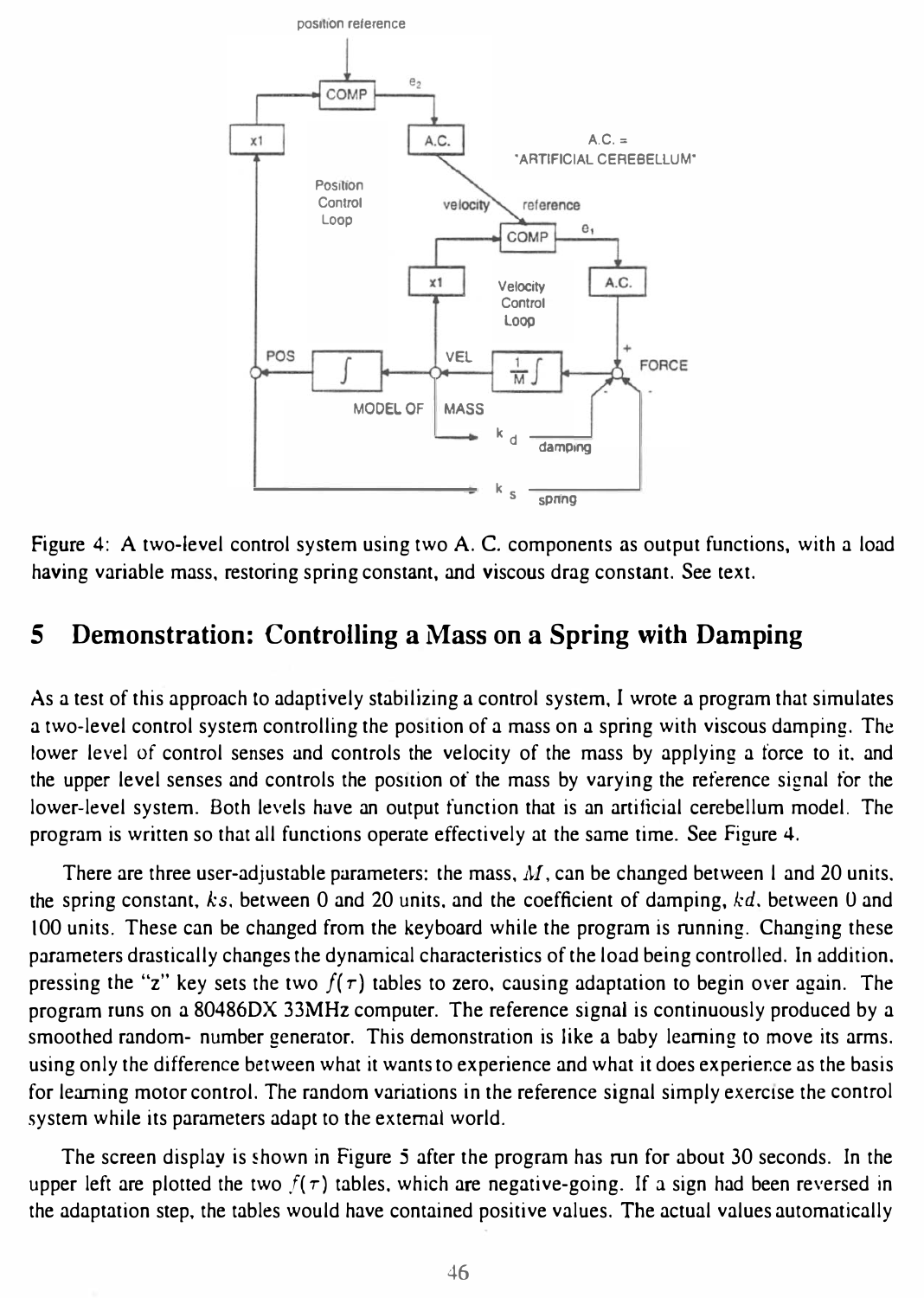

Figure 5: Behavior of two-level system after 30 seconds. Upper left, plots of  $f(\tau)$  for each level. Lower right, plots of applied force. velocity, and position (actual and reference). Lower left, behavior of load with a step force applied, without control.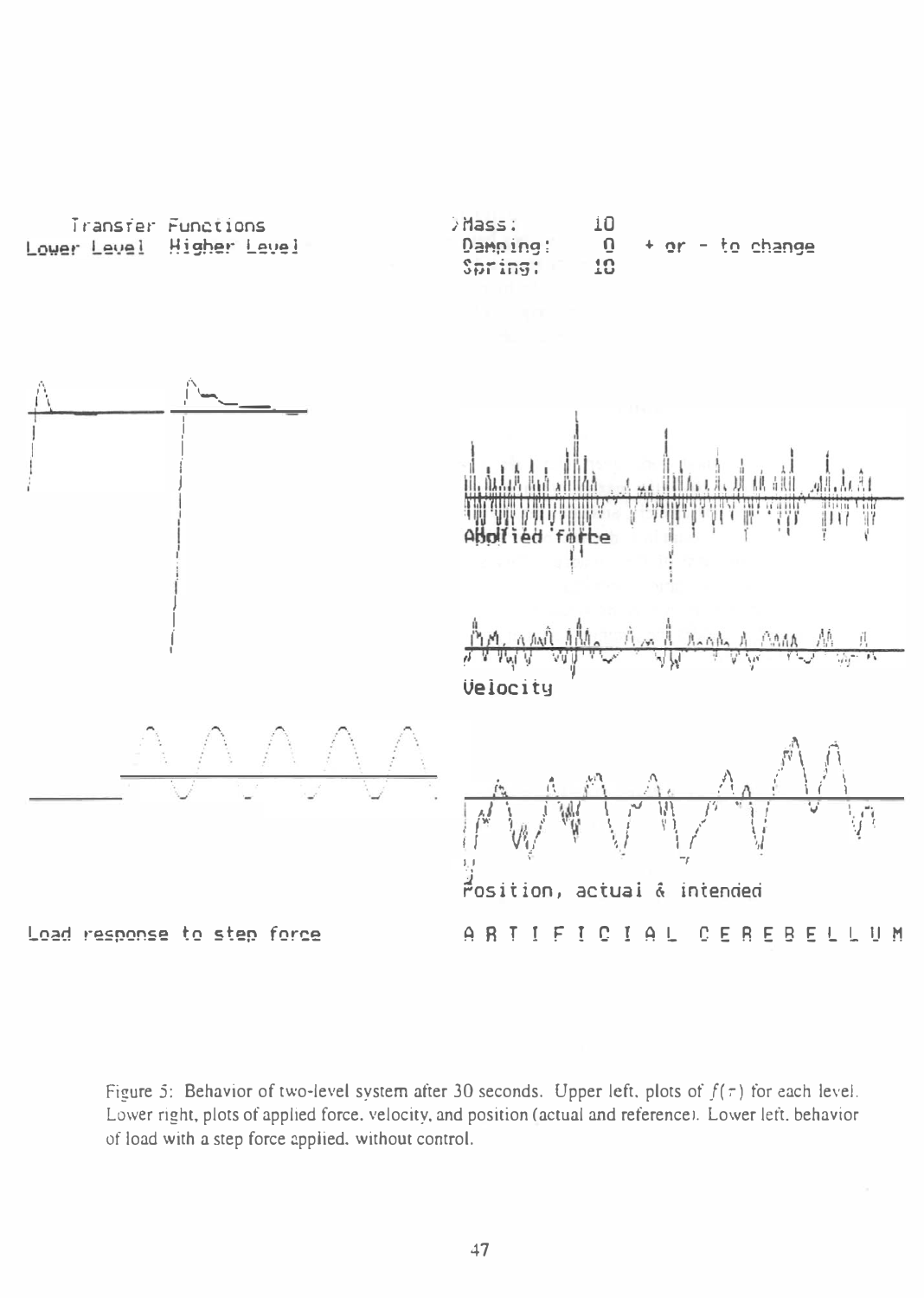become those that are correct for negative feedback. The tables have a length of 120 time units. Below on the left is a plot of the way the mass would behave when subject to a step-force (without control); since there is no damping in this run, the mass would simply oscillate on its restoring spring. The plots on the right, with the system controlling, show the applied force (upper trace), the velocity (middle trace), and the reference signal behavior and actual position of the mass (lower double trace). The position follows the reference signal very closely.

Figure 6 shows the result when "z" is struck to reset the  $f(\tau)$  tables to zero just after the start of one plot (the plots repeat endlessly); the screen is printed when that plot ends. The  $f(\tau)$  tables are set to zero at the arrow. As they build up again, in around 700 time units (the plots are 800 time units long), the position of the mass at first shows oscillations, then quickly begins to conform to the reference signal variations. If the time scaling were such that each unit equalled l/60 second (as in the actual program), the time required to regain reasonable control would be about 11 seconds, and good control would be restored in about 20 seconds.

#### 6 Conclusions

This method works over a mass range of 20-1, a damping range of 100-0, and a spring constant range of 20-0 (the maximum ranges provided for). Stability is quickly recovered after any change in these parameters, and after setting the  $f(\tau)$  tables to zero. Occasionally, an abrupt reduction in mass will result in a "division by zero" error; this can be avoided by reducing the mass slowly enough for the forms of  $f(\tau)$  to adapt. This is a "feature" of the program, not a flaw in the method. With this demonstration successfully completed, the next step will be to install artificial cerebellum output functions in an existing simulation of a human arm. This model employs full physical dynamics, and simulates the combined tendon and stretch reflexes, the muscle, and visual control of pointing behavior.

There are many possible variations of this method, including running an artificial cerebellum in parallel with a fixed output function to trim the control system's properties (there are some indications that the real cerebellum relates in this way to neuromotor control systems). The range of load types with which this method can work is not known. A proper mathematical analysis of the artificial cerebellum will have to await the efforts of others with more mathematical ability than the author has.

NOTE: Copies of this program, with Turbo Pascal 5.5 and assembler source code included, can be obtained from the author by sending a formatted IBM PC compatible floppy disk (any capacity) with an adequately stamped self-addressed disk mailer to the author at 73 Ridge Place, CR 510, Durango, CO 81301. The program is released to the public domain and can be copied freely.

#### References

[1] Eccles, J. Ito. Masao. and Szentagothai. J. (1967), The cerebellum as a neuronal machine. New York: Springer-Verlag.